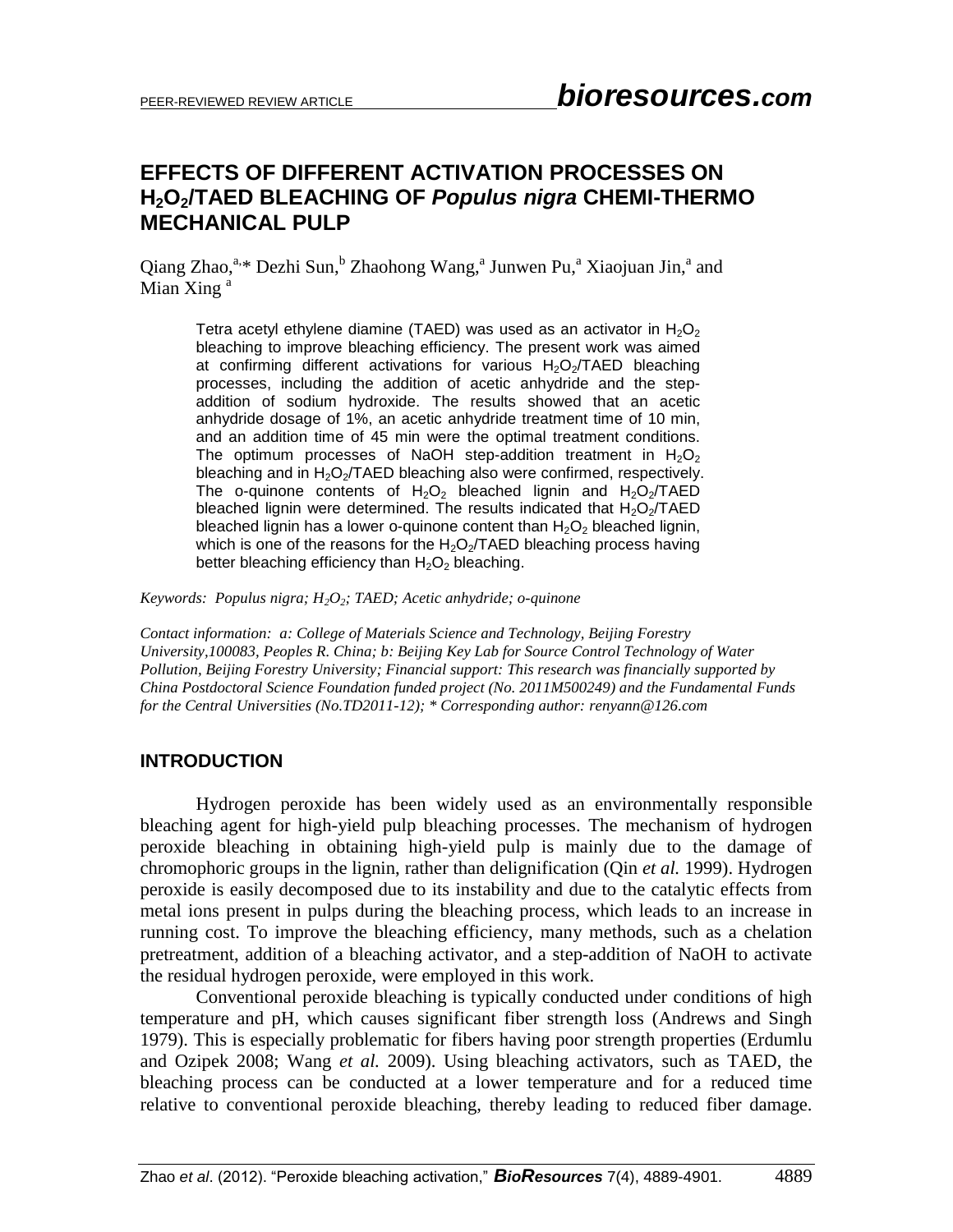The reaction mechanism of  $H_2O_2$  and TAED is shown in Formulas 1 and 2: the HOO<sup>-</sup> produced in the  $H_2O_2$  bleaching system reacts with TAED to produce CH<sub>3</sub>COOO. The  $CH<sub>3</sub>COOO$ , which makes the delignification reaction selectively occur at relative lower temperature and in shorter time, has better oxidative ability than that of HOO- (Zhao *et al*. 2003).

$$
H_2O_2 + OH^{\cdot} \longleftrightarrow OOH^{\cdot} + H_2O \tag{1}
$$



Per-acids, such as peroxy-monosulphuric acid and peracetic acid or a mixture of the two, have been proposed as a replacement of chlorine compounds in delignification and bleaching of pulp, though per-acids have not been used commercially (Siddhartha *et al.* 2010). Per-acid bleaching processes not only can reduce the bleaching pollutant load but also bleach the fibers at low temperatures. The peracetic acid bleaching process also has some disadvantages, such as poor stability, intense irritating smell, and the potential danger of explosion. The addition of acetic anhydride to activate the hydrogen peroxide in bleaching processes can, however, allow for the mentioned disadvantages to be avoided. The reaction mechanism of  $H_2O_2$  and acetic anhydride is as follows: the  $H_2O_2$ reacts with acetic anhydride to produce CH<sub>3</sub>COOOH and CH<sub>3</sub>COOH as indicated in Formula 3. The CH<sub>3</sub>COOO has better oxidative ability than that of HOO.

$$
(CH3CO)2O+H2O2 \rightarrow CH3COOOH+CH3COOH
$$
\n(3)

Sodium hydroxide is usually completely added at the beginning of bleaching in conventional hydrogen peroxide bleaching processes. This addition style of NaOH has been described as being unreasonable according to the mechanism of hydrogen peroxide bleaching (Wang 2004). The  $H_2O_2/TAED$  bleaching system also has a similar problem. The step-addition of sodium hydroxide can make the OH<sup>-</sup> concentration distribution reasonable and activate the residual  $H_2O_2$ , resulting in an increased bleaching efficiency.

The use of TAED as an activator in  $H_2O_2$  bleaching has been successfully used in cotton fabric bleaching (Hashem *et al.* 2003). The application of this process in pulp bleaching also has been studied, due to its outstanding advantages (Zhao 2010; Sain *et al.* 2009). This work presents different activation processes of  $H_2O_2/TAED$  bleaching for *Populus nigra* CTMP, such as the addition of acetic anhydride and the step-addition of NaOH, to enhance the bleaching efficiency further.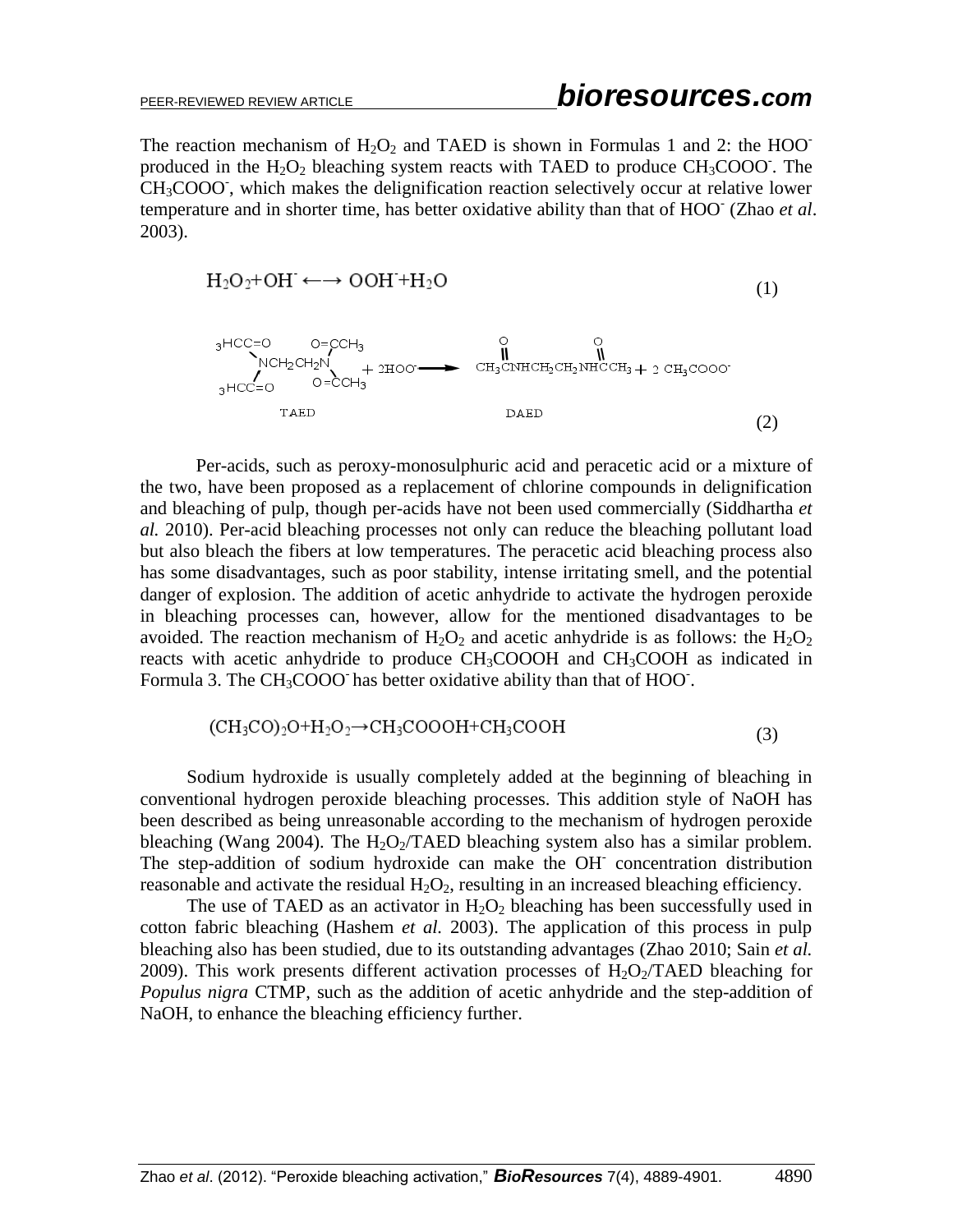### **EXPERIMENTAL**

### **Materials**

*Populus nigra* (five years) CTMP pulp was obtained from a company in the east of China (Shan Dong Hua Tai Group). The pulp brightness was 47.2 %ISO. All chemicals used for bleaching were purchased from Beijing Chemical Reagent Company.

# **Chelation Pretreatment**

The chelating process was carried out before bleaching to reduce the metal ion content. Chelation of the pulp was conducted using a 10% pulp consistency, a pH of 5.0, and  $70^{\circ}$ C for 30 min, with 0.5% EDTA, 3% Na<sub>2</sub>SiO<sub>3</sub>, and 0.05 % MgSO<sub>4</sub> (the contents of all added chemicals are reported based on oven-dry pulp).

# **Bleaching Process**

The bleach liquors were added in order as follows: deionized water, magnesium sulfate, sodium silicate, sodium hydroxide, TAED, and hydrogen peroxide. Then the polyethylene bag was sealed and placed into a water bath at the design temperature. When bleaching was complete, the spent liquor was filtered through a 200-mesh screen for collecting the fines. The filtered spent liquors were collected for residual peroxide determination and pH testing. The bleached pulps were used to make handsheets and the brightness, PC No. (yellowing value), absorption coefficient, and scattering coefficient of the handsheets were tested according to methods in the literature (Shi and He 2003). The bleaching efficiency was obtained by the following formula:

Bleaching efficiency = Brightness gain(%) /  $H_2O_2$  consumption(%) (4)

# **Evaluation of the Pulp Optical Properties**

For evaluation of the optical properties, the bleached pulps were prepared in a laboratory sheet former. The optical properties were tested according to the standard methods listed in the literature (Shi and He 2003). The ISO brightness of the pulp handsheets was measured using a YQ-Z-48B tester.

### **Content Determination of o-quinone**

The dioxane lignins of the raw material,  $H_2O_2$  bleached pulp, and  $H_2O_2/TAED$ bleached pulp were prepared according to the literature (Zhao 2010). Ultraviolet absorption values of the different lignins were obtained with a UNICO-UV3802 UV-Vis spectrophotometer. The detection wavelength was at 550 nm.

### *Reduction with sodium borohydride*

 Solutions of lignin samples (200 mg each) in methyl alcohol (8 mL) and 0.1 N NaOH (4 mL) were treated separately with NaBH<sub>4</sub> (40 mg) and H<sub>2</sub>O (8 mL). The solutions were protected with  $N_2$  and reacted in the dark for 24 h. The pH values of the solutions were adjusted to 4 with 1N HCl, and the lignins were centrifugally separated. The dried lignins were refined with a dioxane-ether refining procedure.

 The 15 mg lignin samples (un-reduced by NaBH4) were dissolved into 3.5 mL dioxane-methanol (4:6v/v) solution, respectively. Then, 1 mL Na<sub>2</sub>SO<sub>3</sub> (c = 10 mM, in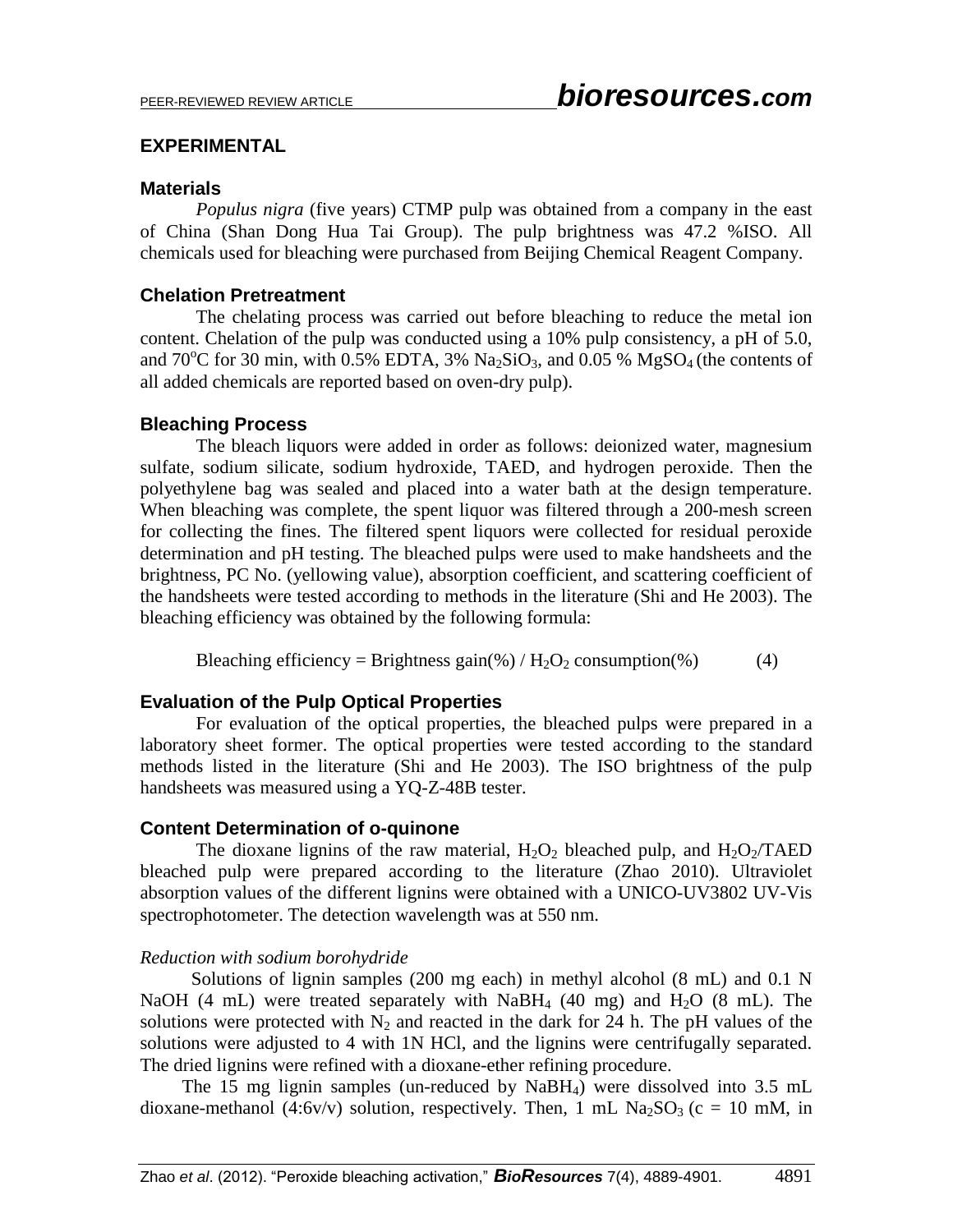dimethyl sulfoxide: $H_2O = 1:1$  solution) and 0.5 mL FeCl<sub>3</sub>.6H<sub>2</sub>O (c = 10 mM, in dimethyl sulfoxide solution) solutions were added. Finally, 1 mL of pyridine was added to the above solution slowly. The absorbance of the solution at 550 nm was determined. The reference solution included all the compounds above except FeCl<sub>3</sub>.

Then 15 mg of each of the three lignin samples (reduced with NaBH<sub>4</sub> solution), respectively, were weighed and treated following the above procedure. Tests of the absorbance of the solution were obtained at 550 nm. Calculations were then carried out as follows,

o-quinone content = 
$$
(A_1 - A_2)^* 100 / (C \cdot a \cdot L)
$$
 (5)

where  $A_1$  is the lignin absorbance after NaBH<sub>4</sub> reduction,  $A_2$  is the lignin absorbance before NaBH<sub>4</sub> reduction,  $C$  is the lignin molar concentration (mol/L),  $a$  is the molar absorption coefficient of catechol  $(1050 L \cdot \text{mol}^{-1} \cdot \text{cm}^{-1})$ , and *L* is the thickness of the colorimetric dish (cm).

# **RESULTS AND DISCUSSION**

### **Effects of Acetic Anhydride on Hydrogen Peroxide Bleaching**

Organic peroxides are compounds containing the peroxide functional group (ROOR`). Such compounds tend to decompose easily into free radicals of the form RO. ; RO then reacts with the hydrogen group of the matrix and cellulose fibers.

The mechanism of acetic anhydride activation involves the production of peracetic acid from the reaction between acetic anhydride and hydrogen peroxide, which benefits the bleaching effect in the anaphase bleaching. The present work studied the effects of acetic anhydride dosage, addition time, and reaction time on bleaching effects. The main factors were as follows:

### **Acetic Anhydride Dosage**

The acetic anhydride dosages of 0, 1%, 3%, and 5% were used when bleaching reaction time was at 45 min, and the bleaching results achieved are presented in Fig. 1.

As shown in Fig. 1, the brightness gain increased at the beginning and then decreased as the dosage of acetic anhydride increased. This phenomenon suggested that the addition of acetic anhydride activated the hydrogen peroxide in a specific dosage range. On the other hand, the excessive acetic anhydride addition may have led to an excessively high concentration of peroxy-acid, which led to the undesired side reaction, producing a worse brightness gain. The results in Fig. 1 show that the brightness gain decreased as the dosage increased past 1%. According to the analysis above, the suitable dosage of acetic anhydride was judged to be 1%.

Table 1 shows the effects of acetic anhydride on other indexes of the bleaching process. The residual  $H_2O_2$ , bleaching efficiency, and PC No. decreased as the acetic anhydride dosage increased continuously. Comparably, the bleaching efficiency with 1% acetic anhydride was relatively high, and the absorption coefficient changed in accordance with the change in brightness.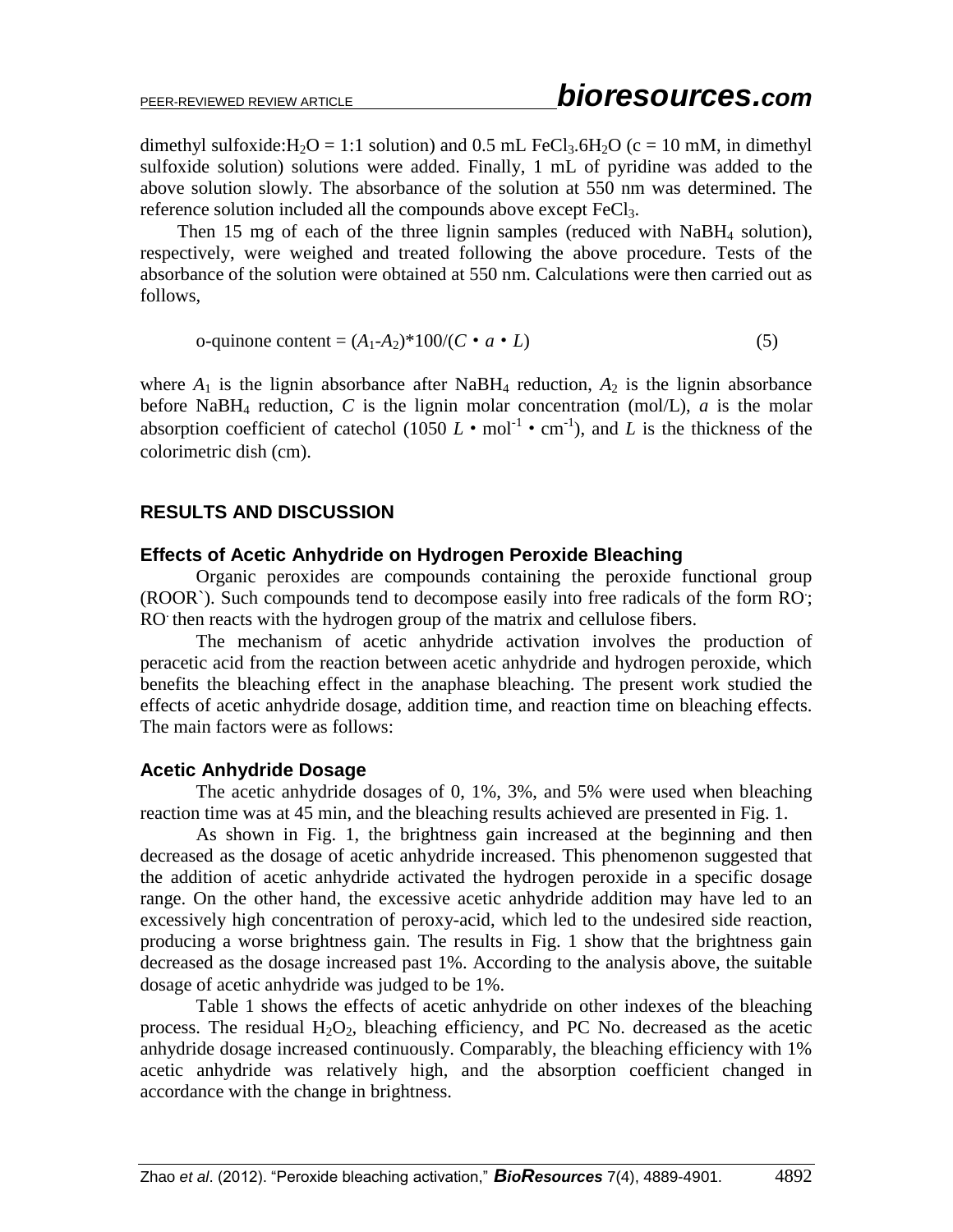# PEER-REVIEWED REVIEW ARTICLE *bioresources.com*



**Fig. 1.** Effects of acetic anhydride usage on the bleaching results. Other reaction conditions: acetic anhydride added at the time of 45 min, treatment time of 10 min,  $H<sub>2</sub>O<sub>2</sub>$  dosage of 4%, and NaOH dosage of 2%, T:P=0.3.

| Dosage of<br>Acetic<br>Anhydride/% | Residual<br>$H_2O_2/\%$ | PC No. | Adsorption<br>Coefficient/ $M^2$ ·kg <sup>-1</sup> | <b>Scattering Coefficient</b><br>$/M^2$ kg <sup>-1</sup> | Bleaching<br>Efficiency |
|------------------------------------|-------------------------|--------|----------------------------------------------------|----------------------------------------------------------|-------------------------|
| 0                                  | 0.30                    | 2.7    | 2.42                                               | 33.37                                                    | 2.81                    |
| 1                                  | 0.21                    | 2.3    | 2.47                                               | 33.19                                                    | 2.76                    |
| 3                                  | 0.18                    | 2.2    | 2.36                                               | 31.42                                                    | 2.63                    |
| 5                                  | 0.11                    | 2.0    | 2.34                                               | 31.35                                                    | 2.28                    |

**Table 1.** Usage of Acetic Anhydride, Effect on the Bleaching

### **Acetic Anhydride Treatment Time**

To confirm the optimum acetic anhydride treatment time, 5 min, 10 min, and 15 min reaction times were employed in bleaching. The bleaching results are shown in Fig. 2. As shown, the brightness gain and residual hydrogen peroxide were affected by the duration of bleaching. The brightness gain of the handsheets achieved the highest value when the treatment time was 10 min, which indicated that the suitable reaction time improved the lignin activation efficiency and increased the bleaching efficiency of the  $H_2O_2/TAED$  bleaching system. Meanwhile, the residual hydrogen peroxide also was at a relatively high level when the treatment time was 10 min. From the analysis, it can be found that the acetic anhydride activation time of 10 min was optimal.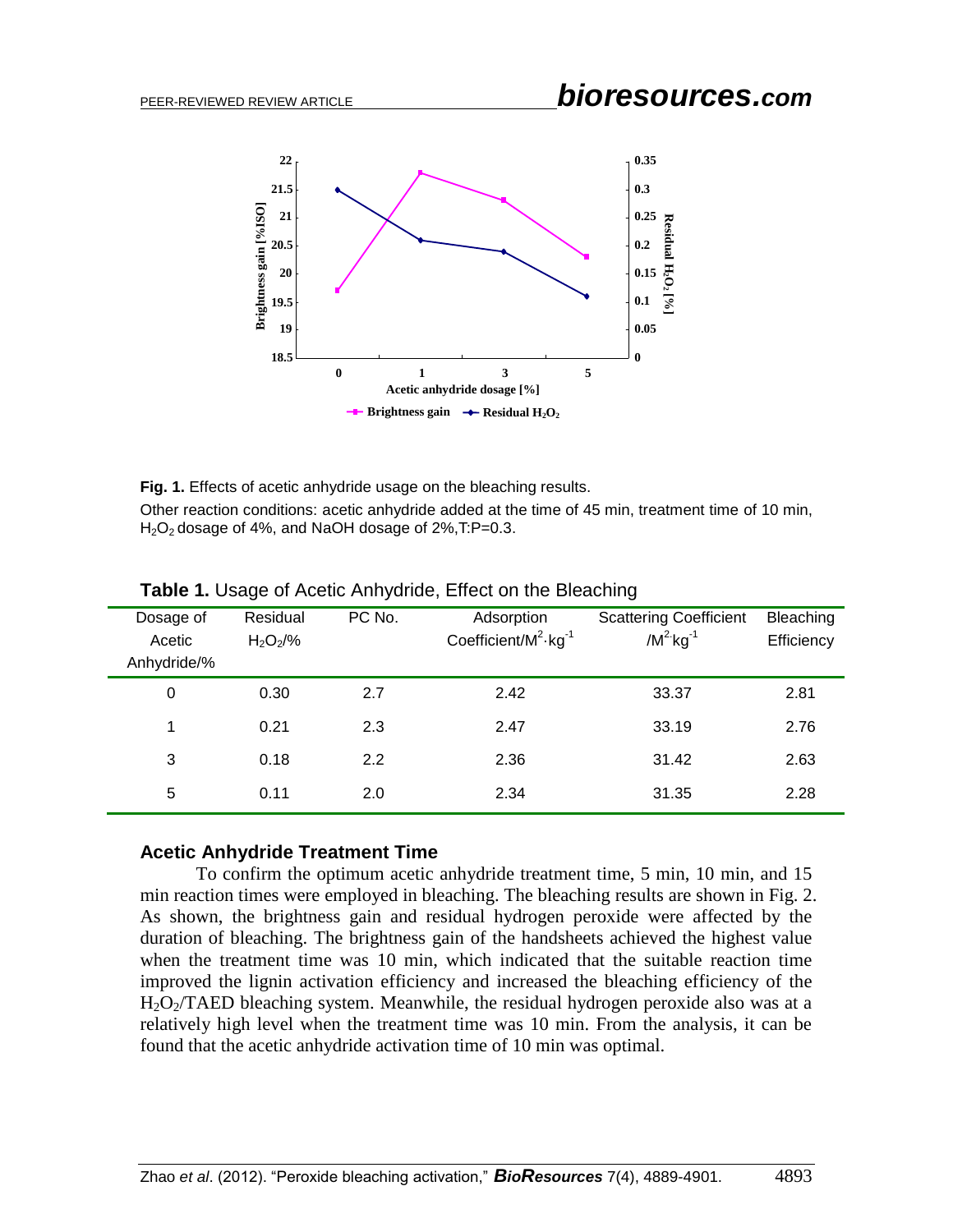

**Fig. 2.** The treatment time of acetic anhydride effect on the brightness. Other reaction conditions: acetic anhydride added at the time of 45 min, acetic anhydride dosage of 1%,  $H_2O_2$  dosage of 4%, and NaOH dosage of  $2\%$ , T:P = 0.3.

#### **Addition Time of Acetic Anhydride**

The addition time of acetic anhydride was also an important factor for the  $H_2O_2/TAED$  bleaching system.

Results shown in Figure 3 demonstrate that the brightness gains of the handsheets were a response to the addition time of acetic anhydride. Early in the bleaching period, the concentration of peracetic acid was enough to launch the bleaching reaction. The addition of acetic anhydride at this time, such as at 30 min, resulted in only a slight increase in brightness gain.



**Fig. 3.** Addition time of acetic anhydride effect on the brightness. Other reaction conditions: acetic anhydride treatment time of 10 min, acetic anhydride dosage of 1%,  $H_2O_2$  dosage of 4% and NaOH dosage of  $2\%, T: P = 0.3$ .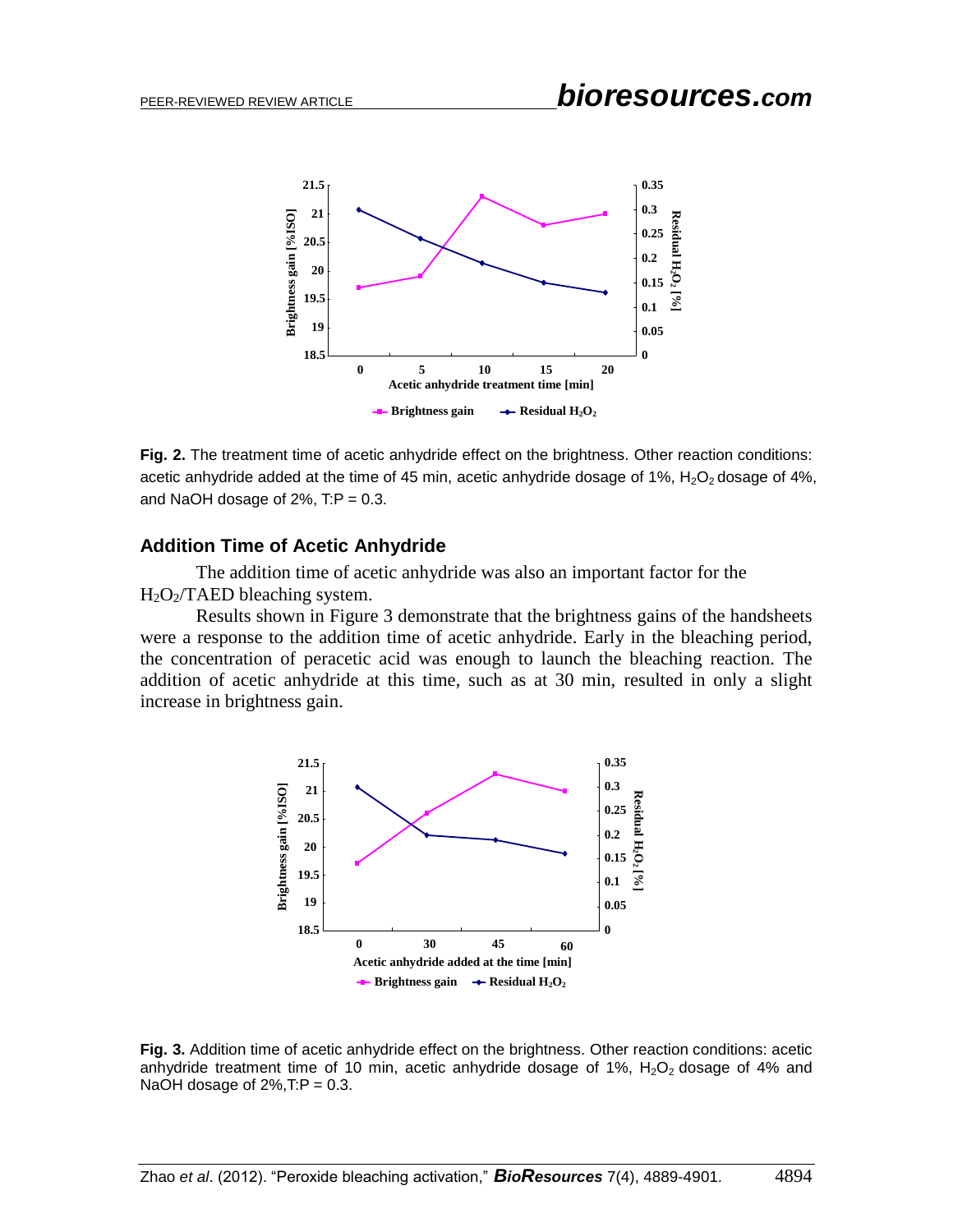As the bleaching process continued, the concentration of peracetic acid was substantially consumed. At this time the further addition of acetic anhydride activates the residual hydrogen peroxide to produce more peracetic acid, which benefits the bleaching reaction.

| Addition<br>Time/min | Residual<br>$H_2O_2/\%$ | PC No.        | <b>Adsorption Coefficient</b><br>$/M^2$ kg <sup>-1</sup> | Scattering<br>Coefficient<br>$/M^2$ kg <sup>-1</sup> | Bleaching<br>Efficiency |
|----------------------|-------------------------|---------------|----------------------------------------------------------|------------------------------------------------------|-------------------------|
| 30                   | 0.18                    | 2.3           | 2.44                                                     | 33.78                                                | 2.58                    |
| 45                   | 0.17                    | $2.2^{\circ}$ | 2.36                                                     | 33.42                                                | 2.59                    |
| 60                   | 0.16                    | 1.9           | 2.20                                                     | 31.57                                                | 2.50                    |

### **Table 2.** Effects of Acetic Anhydride Adding Time on the Bleaching Results

\*Other reaction conditions: acetic anhydride treatment time 10 min, acetic anhydride dosage of 1%,  $H_2O_2$  dosage of 4%, and NaOH dosage of 2%, T:P = 0.3.

It can be found from Fig. 3 that the greatest brightness gain was obtained when acetic anhydride was added over a period of 45 min. If the addition time was prolonged to 60 min, then the brightness gain was smaller than that of addition at 45 min. From the analysis above, the optimal addition time of acetic anhydride was therefore 45 min.

The data in Table 2 reflects the effects of addition time of acetic anhydride on bleaching efficiency and other optical indexes. It can be concluded that the brightness stability increased, *i.e.* the PC No. decreased, as the addition time was prolonged from 30 min to 60 min. On the other hand, the bleaching efficiency of hydrogen peroxide was best at the time of 45 min. Taking the bleaching efficiency and optical indexes of the handsheets into consideration, the addition of acetic anhydride at the time of 45 min was suitable.

# **Effects of Step-Addition Alkali on Peroxide Bleaching**

The bleaching reaction rate has been found to decrease due to lower pH at the later stage in conventional hydrogen peroxide bleaching (Pan 2001; Lachenal 1990; Wang 2004), which leads to undesired decomposition of hydrogen peroxide and causes the bleaching efficiency to decrease.

Sodium hydroxide is usually completely added at the beginning of conventional hydrogen peroxide bleaching processes. This addition style was judged to be unreasonable according to the bleaching mechanism of hydrogen peroxide. The  $H_2O_2/TAED$  bleaching system also has a similar problem. The step-addition of the sodium hydroxide process was carried out in these two bleaching processes to avoid a sharply decreasing concentration of OH- .

# **Dosage of the Second Added Portion of NaOH**

The dosage of sodium hydroxide had a great influence on the hydrogen peroxide and hydrogen peroxide activated by TAED bleaching processes. Early in the bleaching period, the pH was high and there was enough OH to react with  $H_2O_2$ , so the addition of alkali was not necessary. The pH decreased as the bleaching reaction continued, leading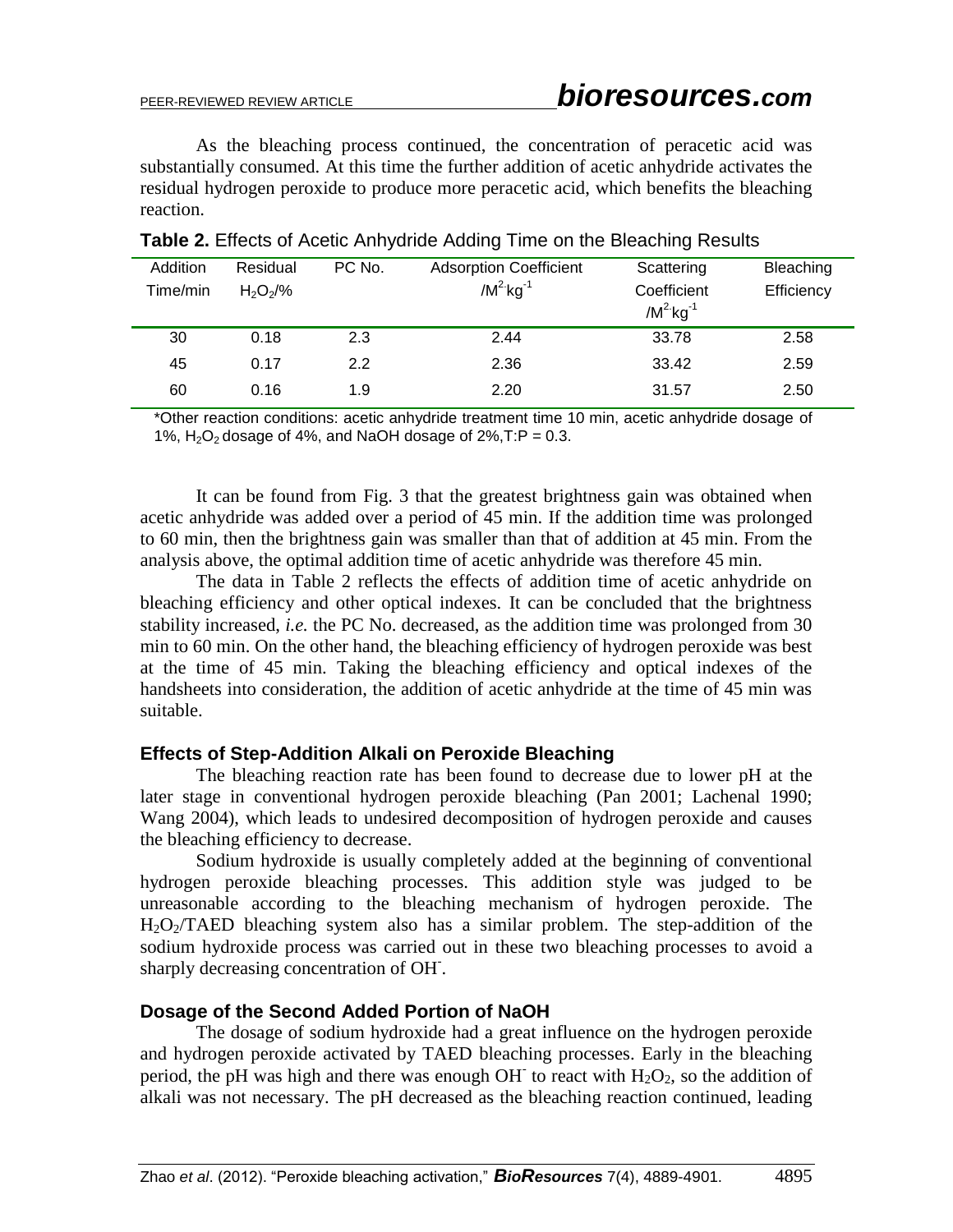to a decrease in HOO<sup>-</sup> production, which reduced the oxidation ability of the lignin and caused the bleaching stagnation.



**Fig. 4.** The usage of second adding NaOH effects on brightness. Other reaction conditions: H<sub>2</sub>O<sub>2</sub> dosage of 4% and original NaOH dosage of  $2\%$ , T:P = 0.3; total reaction time was 75 min.

Figure 4 illustrates the effects of step-addition sodium hydroxide on hydrogen peroxide bleaching at the time of 45 min and on  $H_2O_2/TAED$  bleaching at the time of 20 min. The plot shows that the brightness gain improved as the second-addition of sodium hydroxide dosage increased, though the best addition dosage was different for the two bleaching systems. In the hydrogen peroxide process, the highest brightness gain was obtained with 0.8% sodium hydroxide addition, and the excessive addition caused the brightness gain to decrease. For hydrogen peroxide activated by TAED bleaching, the most favorable dosage of second addition of NaOH was 1%. This may have been caused by the different bleaching mechanisms of the two bleaching processes. The consumption of OH<sup>-</sup> in the H<sub>2</sub>O<sub>2</sub>/TAED bleaching process was larger than in the H<sub>2</sub>O<sub>2</sub> bleaching process, and resulted in the need for more sodium hydroxide addition.

From Table 3, it is seen that the brightness improved and the residual  $H_2O_2$ decreased as the NaOH dosage was increased, which indicates that the NaOH addition accelerated the decomposition of  $H_2O_2$  and increased the bleaching efficiency.

For the  $H_2O_2/TAED$  bleaching process, the step-addition of NaOH slowed down the production rate of peracetate ion at the beginning and made the reaction controllable. In this way, the step-addition of NaOH decreased the chance for possible side reactions. TAED reacts most favorably in pulp bleaching when the pH is close to 10.5. In the presence of TAED, the perhydroxyl ion reacts with the TAED to form the peracetate ion. Peroxide primarily works in alkaline conditions when the perhydroxyl ion,  $HO_2$ , is formed (Hsieh *et al.* 2006). Late in the bleaching period the decrease of the pH leads to the reduction of peracetate ion. The second addition of NaOH accelerates peracetate ion production and increased the bleaching efficiency. The bleaching efficiency was 2.51, and the PC No. was 1.9, which were relatively good values in the experimental range, when the NaOH dosage was 1%.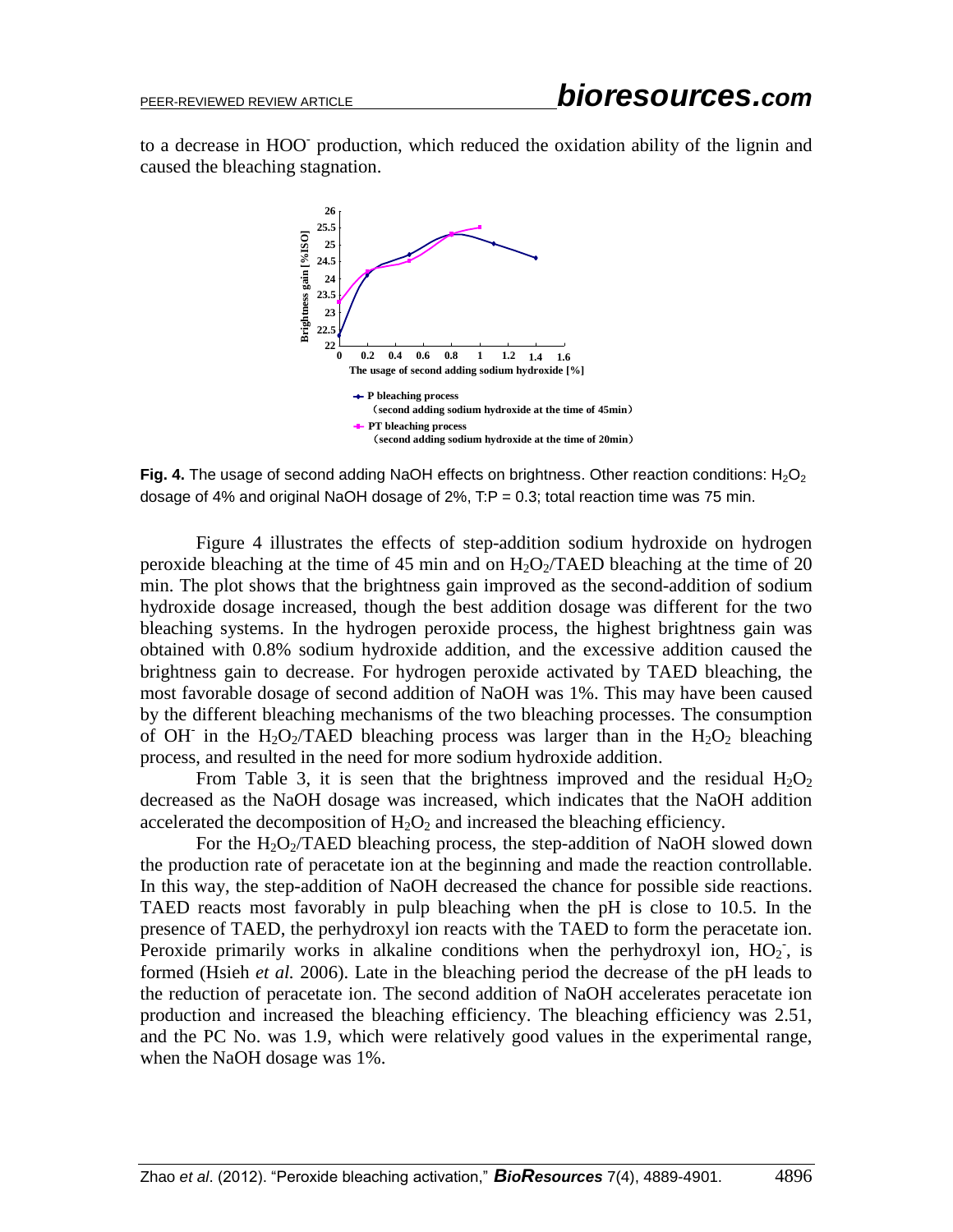| <b>Second-Addition</b><br>Dosage of NaOH<br>/2 <sub>0</sub> | PC No. | <b>Adsorption</b><br><b>Coefficient</b><br>$/M^2$ kg <sup>-1</sup> | <b>Scattering Coefficient</b><br>$/M^2$ kg <sup>-1</sup> | <b>Bleaching</b><br><b>Efficiency</b> |
|-------------------------------------------------------------|--------|--------------------------------------------------------------------|----------------------------------------------------------|---------------------------------------|
| $\mathbf 0$                                                 | 2.5    | 2.35                                                               | 32.98                                                    | 2.24                                  |
| 0.20                                                        | 2.4    | 2.24                                                               | 31.12                                                    | 2.41                                  |
| 0.50                                                        | 1.7    | 2.18                                                               | 37.17                                                    | 2.48                                  |
| 0.80                                                        | 1.6    | 2.40                                                               | 29.09                                                    | 2.54                                  |
| 1.00                                                        | 1.9    | 2.35                                                               | 29.53                                                    | 2.51                                  |
| 1.20                                                        | 2.2    | 2.08                                                               | 30.46                                                    | 2.47                                  |
|                                                             |        |                                                                    |                                                          |                                       |

**Table 3.** The Usage of Second Adding Sodium Hydroxide Effects on Bleaching Results (PT)

### **Time for the Second Addition of NaOH**

The best time of implementation of the second addition of NaOH had great influence on brightness and bleaching efficiency. Addition of NaOH too early would lead to the side reaction and decrease the bleaching rate. The acceleration effect of the addition of NaOH only occurs at the specific time according to the bleaching mechanism of the two bleaching processes. Step-addition of NaOH can make the pH change reasonable during bleaching, which keeps the main bleaching reaction smooth and inhibits the undesired decomposition of hydrogen peroxide.



**Fig. 5.** The time of second adding sodium hydroxide effects on the brightness. Other reaction conditions:  $H_2O_2$  dosage of 4% and original NaOH dosage of 2%, T:P = 0.3; total reaction time was 75 min.

Figure 5 shows that the brightness of the handsheets increased with the secondaddition of NaOH in both the  $H_2O_2$  and  $H_2O_2/TAED$  bleaching processes. As the bleaching process was going on, the pH, the production rate of  $HOO<sup>-</sup>$ , and the reaction activity of lignin all decreased, which led to stagnation of the bleaching process. At the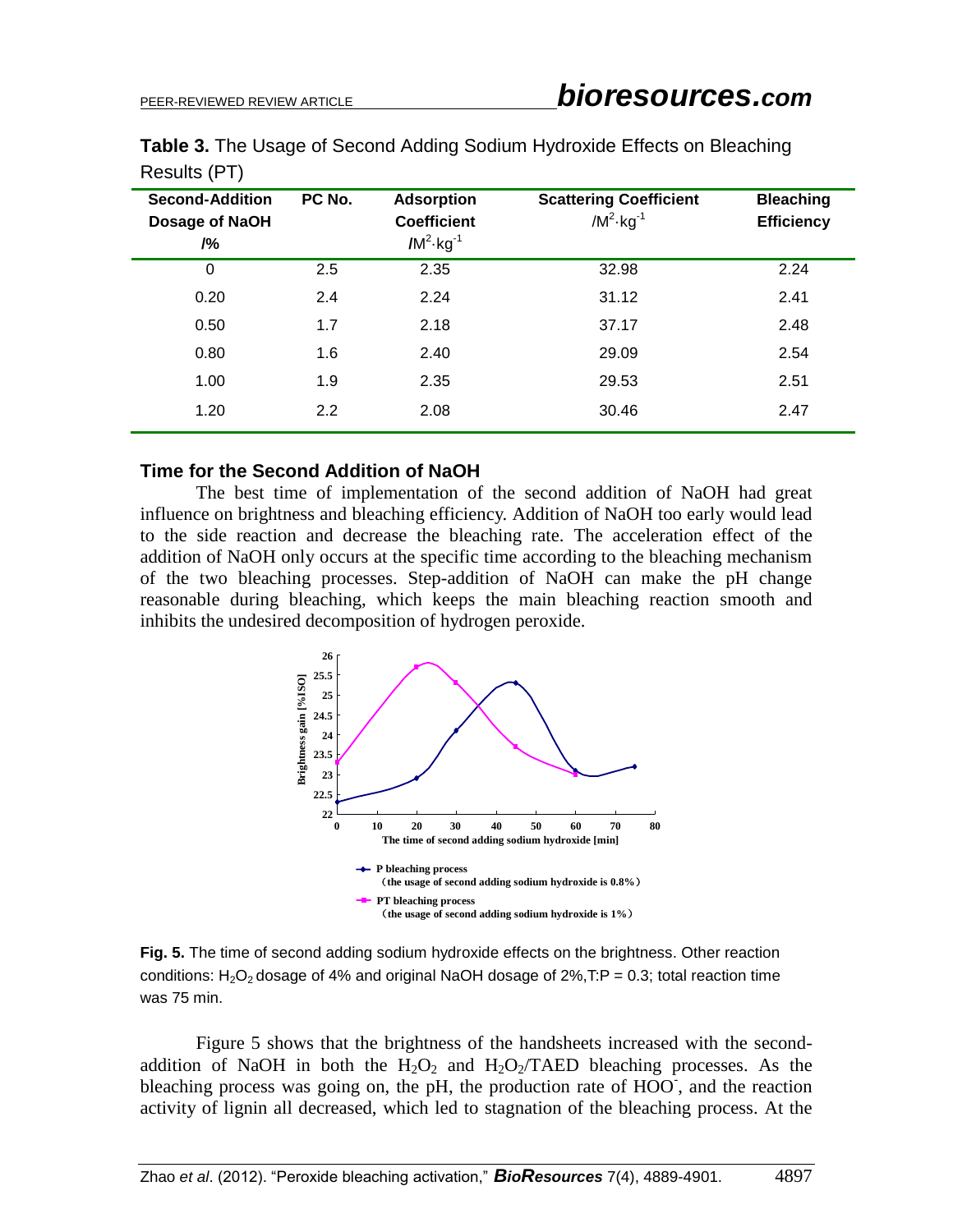beginning of the bleaching process, the concentration of OH- was high and could easily promote  $H_2O_2$  and OH to react as shown in Formula 1 to produce OOH. Late in the bleaching process, the OH<sup>-</sup> consumption increased and the bleaching reaction rate decreased. The addition of NaOH at this time would increase the pH, accelerate the  $H_2O_2$ decomposition, and enhance the bleaching rate further.

As the addition time increased, the consumption of  $H_2O_2$  decreased while the brightness of the pulp increased; this combination of effects indicates that the addition of NaOH can decrease the undesired decomposition of  $H_2O_2$  and improve the bleaching efficiency. The brightness of the pulp decreased with the addition of NaOH as the bleaching time prolonged to a specific point. This is due to the consumption of  $H_2O_2$  and undesired reactions increasing dramatically near the bleaching stagnation; the addition of NaOH was mainly used to neutralize the acids produced by the side reactions, not to accelerate the bleaching reaction.

|                 | ັ      |                         |                               |            |
|-----------------|--------|-------------------------|-------------------------------|------------|
| Second Addition | PC No. | Adsorption              | <b>Scattering Coefficient</b> | Bleaching  |
| Time /min       |        | Coefficient             | $/M^2$ kg <sup>-1</sup>       | Efficiency |
|                 |        | $/M^2$ kg <sup>-1</sup> |                               |            |
| 0               | 1.5    | 2.55                    | 32.98                         | 2.24       |
| 20              | 1.6    | 1.94                    | 33.07                         | 2.51       |
| 30              | 1.8    | 2.40                    | 33.35                         | 2.41       |
| 45              | 1.7    | 2.45                    | 37.17                         | 2.34       |
| 60              | 2.0    | 2.51                    | 33.68                         | 2.32       |
| 75              | 2.1    | 2.59                    | 33.42                         | 2.33       |
|                 |        |                         |                               |            |

**Table 4.** Effects of the Time of Second Addition of Sodium Hydroxide Portion on the  $H_2O_2/TAED$  Bleaching Results

It was found that brightness was greatest when the second-addition time of NaOH was 45 min for the  $H_2O_2$  bleaching process and 20 min for the  $H_2O_2/TAED$  bleaching process, which indicated that three was a different bleaching mechanism governing each of the two processes. The bleaching reaction was basically complete at the time of 40 min for the H<sub>2</sub>O<sub>2</sub>/TAED bleaching process, and much less than that for the H<sub>2</sub>O<sub>2</sub> process. Table 4 illustrates other bleaching index changes with the second-addition time for the  $H_2O_2/TAED$  bleaching process. The bleaching efficiency was 2.51, the highest value, when the second-addition time was 20 min. On the other hand, the adsorption coefficient and PC No. were also suitable at the time of 20 min.

### **O-quinone Content of H2O<sup>2</sup> Bleaching** *vs.* **H2O2/TAED Bleaching**

Quinone compounds are the main chromophoric groups in lignin (Lin and Kringstad 1970). The o-quinone and parquinones, as the main chromophoric groups of lignin, were produced in lignin formation and decomposition processes. Most parquinones were soluble in term of units, while o-quinone was residual in the lignin macromolecule. A study on high-yield pulp of Masson pine indicated that o-quinone is the main color resource of lignin (Li 1991).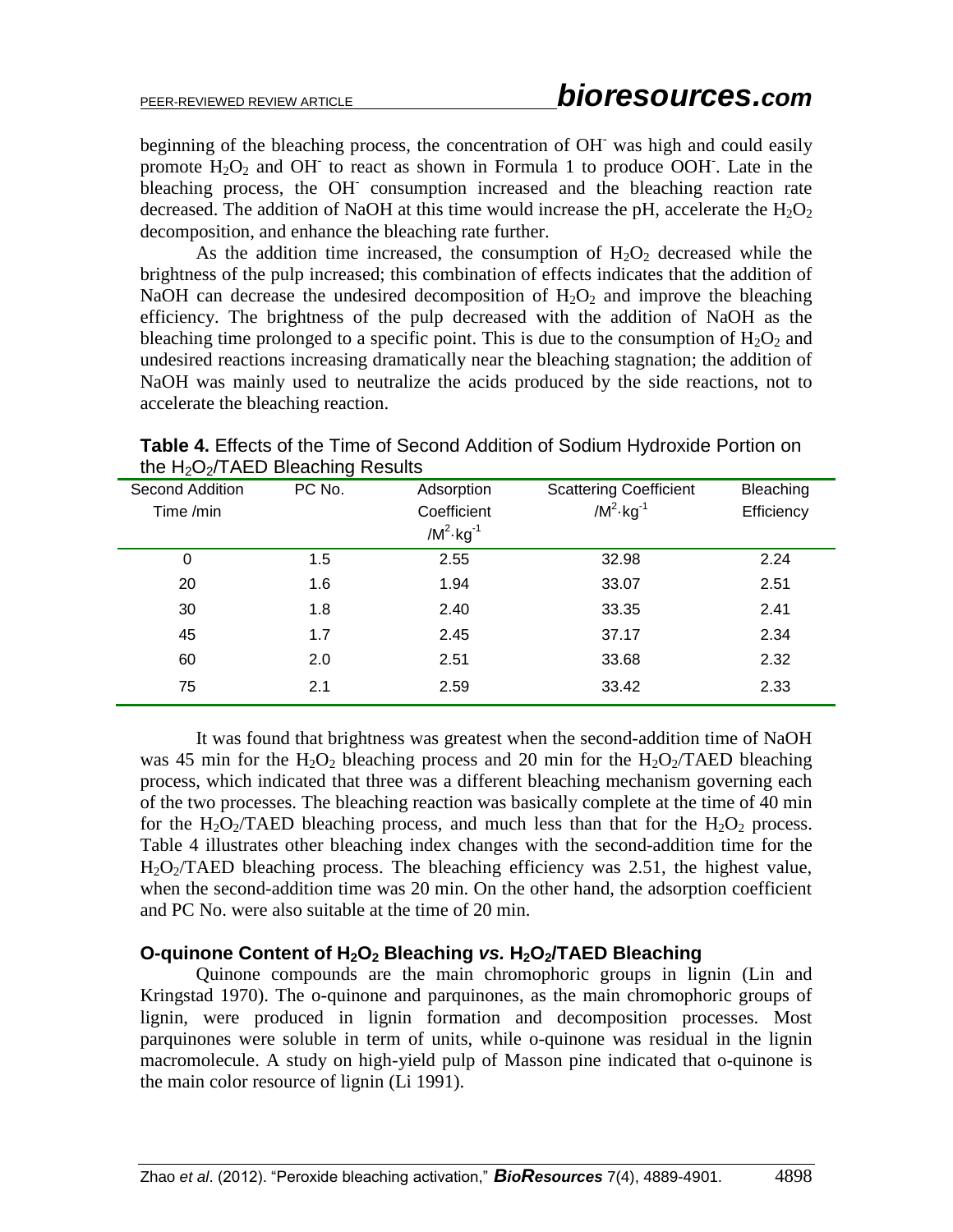The o-quinone structure was reduced by NaBH<sub>4</sub> into a phenol structure and formed a stable chelate compound having a characteristic absorption at 550 nm. The oquinone content was tested according to the above mechanism. The catechol structure in lignins can chelate with  $Fe^{3+}$  to form catechol- $Fe^{3+}$  chelate compound, which has a characteristic absorption at 550 nm.

Table 5 illustrates the o-quinone contents of different lignins. The data indicates that  $H_2O_2$  bleaching and  $H_2O_2/TAED$  bleaching can decrease the o-quinone content, which increases the brightness. This is because the HOO that is present in  $H_2O_2$ bleaching liquid can oxidize the carbonyl groups of lignin macromolecule side chains and decolorize compounds having the quinone structure (Reeves and Pearl 1965). Comparatively,  $H_2O_2/TAED$  bleaching decreased the o-quinone content much more than the H<sub>2</sub>O<sub>2</sub> bleaching process; the content decreased from  $0.0818$  % to  $0.0065$  %. This is because the peracetic acid produced in the  $H_2O_2/TAED$  bleaching process had better bleaching selectivity and oxidation ability than those of  $H_2O_2$  bleaching alone. The nucleophilic reaction of CH<sub>3</sub>COOO and lignin macro molecule becomes the main reaction as more  $CH_3COOO$  is produced in the  $H_2O_2/TAED$  bleaching process. Quinone structure compounds were formed into organic acids by the Baeyer-Villiger reaction. In addition, the  $\alpha$ -carbonyl groups were oxidized into ring-oxides and decomposed (Chen *et al.* 2000).

This result was in accordance with that of FTIR analysis for the lignin treated by the two bleaching processes (Zhao 2010). The results also explained the reason for achieving higher brightness and a shorter bleaching time with the  $H_2O_2/TAED$  process.

| Lignin Style | A1     | A2     | Absorption          | O-quinones Contents |
|--------------|--------|--------|---------------------|---------------------|
|              |        |        | <b>Differential</b> | %(Molar Content)    |
| HO           | 0.2239 | 0.1802 | 0.0437              | 0.0818              |
| НP           | 0.2401 | 0.1937 | 0.0464              | 0.0761              |
| HPT          | 0.2213 | 0.2175 | 0.0038              | 0.0065              |

**Table 5.** O-quinone Contents of Bleached *Populus nigra* Lignins

\* Note: HO:raw material lignin, HP: H<sub>2</sub>O<sub>2</sub> bleached lignin, HPT: H<sub>2</sub>O<sub>2</sub>/TAED bleached lignin

### **CONCLUSIONS**

The goal of the present work was to confirm different activation methods for the  $H_2O_2/TAED$  bleaching process, including the addition of acetic anhydride and the stepaddition of sodium hydroxide. The results show that an acetic anhydride dosage of 1%, an acetic anhydride treatment time of 10 min, and an addition time of 45 min were the optimal treatment conditions. The optimum processes of NaOH step-addition treatment in  $H_2O_2$  bleaching and in  $H_2O_2/TAED$  bleaching also were confirmed. The o-quinone contents of  $H_2O_2$  bleached lignin and  $H_2O_2/TAED$  bleached lignin also were determined. The results indicated that  $H_2O_2/TAED$  bleached lignin has a lower o-quinone content than  $H_2O_2$  bleached lignin, which was one of the reasons why the  $H_2O_2/TAED$  bleaching process had better bleaching efficiency than  $H_2O_2$  bleaching.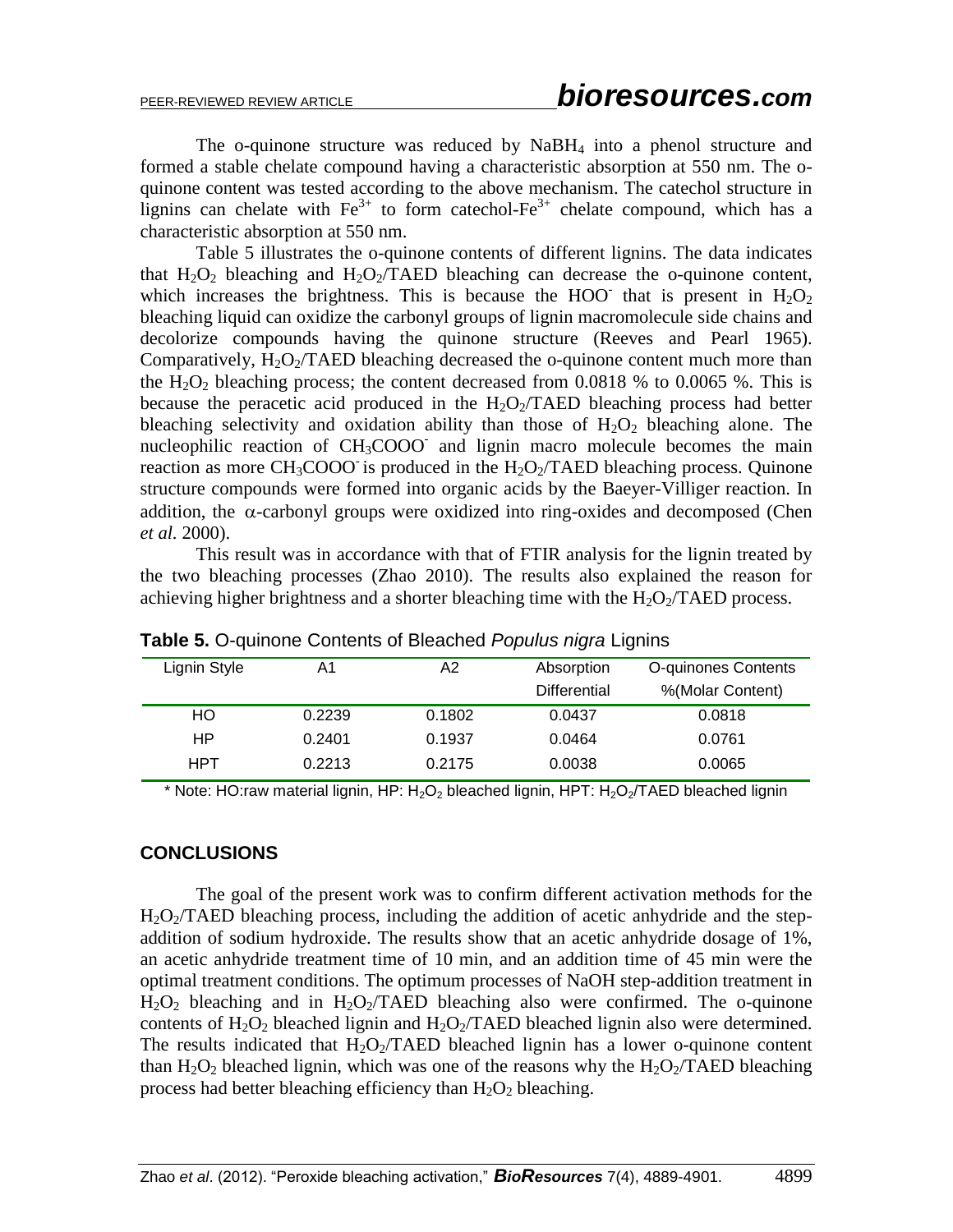### **ACKNOWLEDGMENTS**

This research was financially supported by the China Postdoctoral Science Foundation (*No.2011M500249*) and the Fundamental Funds for the Central Universities (*No.TD2011-12).*

# **REFERENCES CITED**

- Andrews, D. H., and Singh, R. P. (1979). "Peroxide bleaching," In: Singh, R. P. (ed.), *The Bleaching of Pulp*, 3rd Ed., TAPPI Press, Atlanta, 211-253.
- Chen, J. X., Zhan, H. Y., and Yu, J. L. (2000). *Modern Pulp and Papermaking Technology and Mechanism*, South China University of Technology Press.
- Erdumlu, N., and Ozipek, B. (2008). "Investigation of regenerated bamboo fibre and yarn characteristics," *Fibres Text East Eur.* 16(4), 43-47.
- Hashem, M., El-Bisi, M., and Hebeish, A. (2003). "Catalytic activation of peracetic acid using chitosan-metal complex for low-temperature bleaching of cotton fabric," *Indian J. Fibre Textile Res.* 28(4), 444-449.
- Hsieh, J. S., Agrawal, C., Maurer, R. W., and Mathews, J. (2006). "The effectiveness of TAED on the peroxide bleaching of mechanical, chemical, and recycled pulp," *Tappi J.* 5(9), 27-29.
- Lachenal, D. (1990). "Two-stage peroxide bleaching of mechanical pulp," *Pulp Paper Canada* 91(6), 243-247.
- Li, Y. (1991). "Study on chromophoric behavior of masson pine high yield pulping and bleaching," Doctoral thesis of South China University of Technology.
- Lin, S. Y., and Kringstad, K. P. (1970). "Photosensitive groups in lignin and lignin model Compounds," *Tappi* 53(4), 658-663.
- Pan, G. X. (2001). "An insight into the behavior of aspen CTMP," *Pulp Paper Canada* 102(11), 41-45.
- Qin, W., Cui, G., Liang, W., and Yu, H. (1999). "Study on DMD pretreatment and totally chorine-free bleaching," *Chemistry and Industry of Forest Products* 19(3), 1-15.
- Sain, M., Daneault, C., and Parenteau, M. (2009). "Bleach activation of thermomechanical pulp," *The Canadian Journal of Chemical Engineering* 75(1), 62-69.
- Shi, S. L., and He, F. F. (2003). *The Analysis and Test of Pulping and Papermaking*, Light Industry Press, Beijing, 127-129.
- Siddhartha, D. W., Kumar, P., and Singh, S. P. (2010). "Pre-bleaching of mixed hardwood pulp with sulphuric acid," *J. Indian Acad. Wood Sci*. 7(1-2), 30-35.
- Wang, R. (2004). "Studies on anaphase activation of peroxide bleaching of pulp," Dissertation of Northeast Forestry University, 2004, 10.
- Wang, Y., Wang, G., Cheng, H., Tian, G., Liu, Z., Xiao, Q., Zhou, X., Han, X., and Gao, X. (2009). "Structures of natural bamboo fiber for textiles," *Text. Res. J.* doi:10.1177/0040517509337633.
- Zhao, Q. (2010). "Research on reinforced hydrogen peroxide bleaching of poplar CMP and bleaching mechanism," Doctoral thesis of Beijing Forestry University.